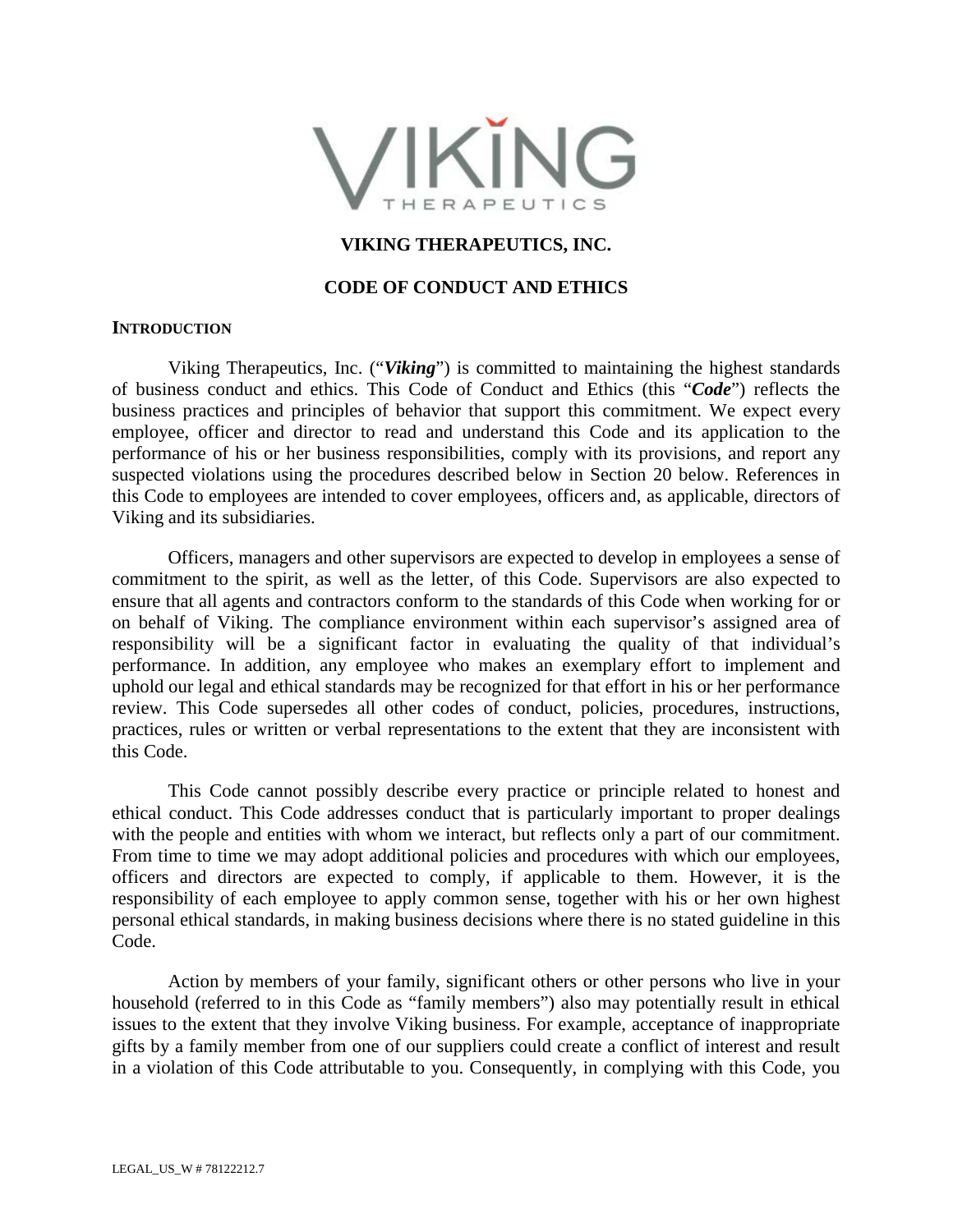should consider not only your own conduct, but also that of your family members, significant others and other persons who live in your household.

**YOU SHOULD NOT HESITATE TO ASK QUESTIONS ABOUT WHETHER ANY CONDUCT MAY VIOLATE THIS CODE, VOICE CONCERNS OR CLARIFY ANY GRAY AREAS. SECTION 20 BELOW DETAILS THE COMPLIANCE RESOURCES AVAILABLE TO YOU. IN ADDITION, YOU SHOULD BE ALERT TO POSSIBLE VIOLATIONS OF THIS CODE BY OTHERS AND REPORT SUSPECTED VIOLATIONS, WITHOUT FEAR OF ANY FORM OF RETALIATION, AS FURTHER DESCRIBED IN SECTION 20 BELOW.** Violations of this Code will not be tolerated. Any employee who violates the standards in this Code may be subject to disciplinary action, which, depending on the nature of the violation and the history of the employee, may range from a warning or reprimand up to and including termination of employment relationship or removal from our Board of Directors and, in appropriate cases, civil legal action or referral for regulatory or criminal prosecution.

After carefully reviewing this Code, you must sign the Acknowledgment form attached as **EXHIBIT A** hereto, indicating that you have received, read, understand and agree to comply with this Code. The Acknowledgment form must be returned to the Compliance Officer (who is Viking's Chief Operating Officer, as defined in Section 20 below) within ten (10) business days of your receipt of this Code and otherwise as may be required by Viking.

## **1. HONEST AND ETHICAL CONDUCT**

It is the policy of Viking to promote high standards of integrity by conducting our affairs in an honest and ethical manner. The integrity and reputation of Viking depends on the honesty, fairness and integrity brought to the job by each person associated with us. Unyielding personal integrity is the foundation of corporate integrity.

## **2. LEGAL COMPLIANCE**

Obeying the law, both in letter and in spirit, is the foundation of this Code. Our success depends upon each employee operating within legal guidelines and cooperating with local, national and international authorities. We expect employees to understand the legal and regulatory requirements applicable to their business units and areas of responsibility. While we do not expect you to memorize every detail of these laws, rules and regulations, we want you to be able to determine when to seek advice from appropriate Viking personnel. If you do have a question in the area of legal compliance, it is important that you not hesitate to seek answers from your supervisor or the Compliance Officer.

Disregard of the law will not be tolerated. Violation of domestic or foreign laws, rules and regulations may subject an individual, as well as Viking, to civil or criminal penalties. You should be aware that conduct and records, including emails, are subject to internal and external audits and investigations, and to discovery by third parties in the event of a government investigation or civil litigation. It is in everyone's best interests to know and comply with our legal and ethical obligations.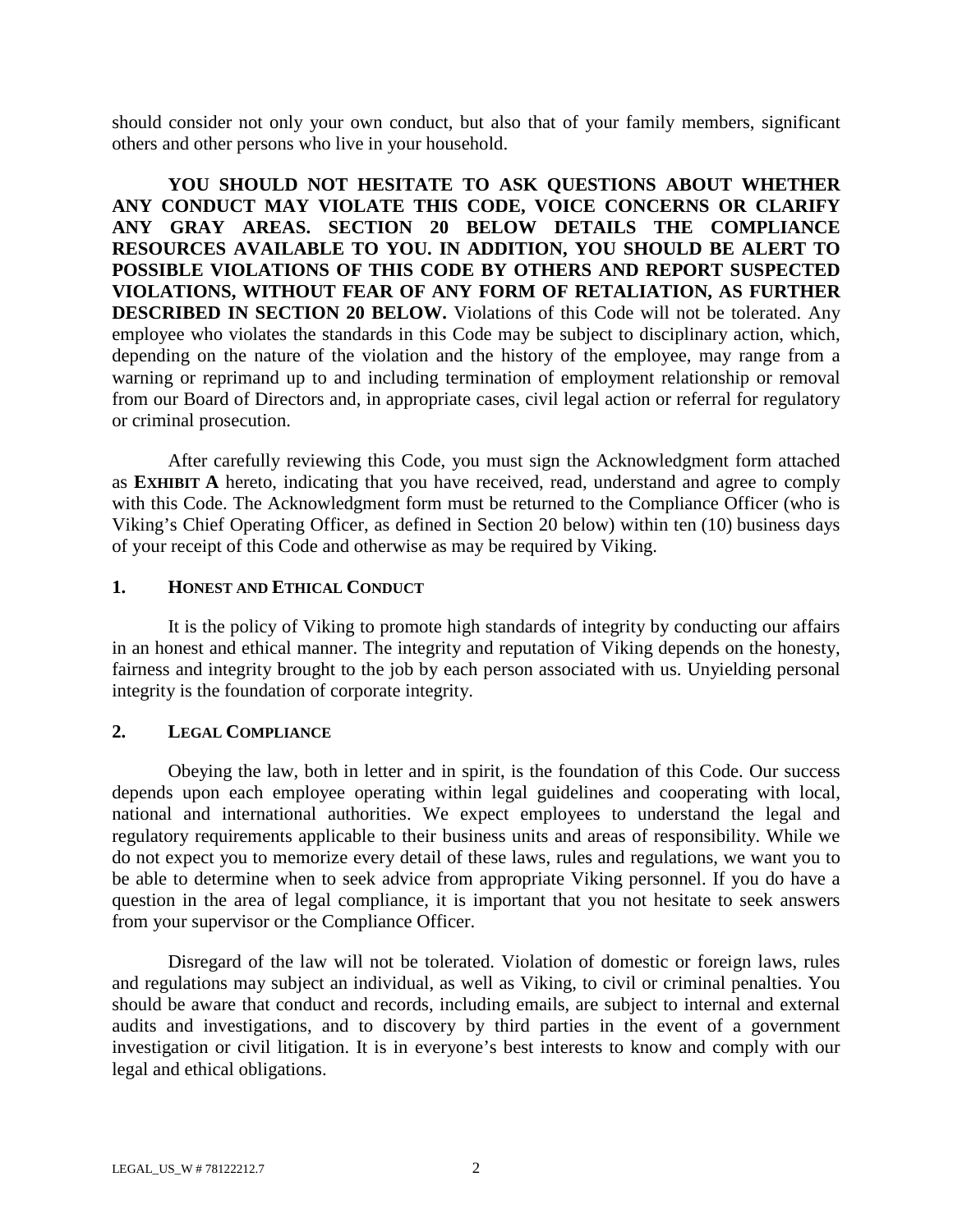#### **3. INSIDER TRADING**

Employees who have access to material non-public (sometimes known as "inside") information are not permitted to use or share that information for stock trading purposes or for any other purpose except to conduct our business. This includes all material non-public information about Viking and nonpublic information about companies with which we do business. No director, officer or employee may use material non-public information in connection with buying or selling securities, including "tipping" others who might make an investment decision on the basis of this information; this conduct is not only unethical, it is illegal. Employees must exercise the utmost care when handling material nonpublic information about Viking and nonpublic information about companies with which we do business. For a more detailed discussion of the insider trading laws, rules and regulations, please refer to Viking's Insider Trading Policy, which can be obtained from the Compliance Officer. The purpose of Viking's Insider Trading Policy is, among other things, to inform all employees of their legal responsibilities and clearly establish Viking's procedures for engaging in sale or purchase transactions involving Viking's securities.

## **4. RESEARCH AND DEVELOPMENT; REGULATORY MATTERS AND INVESTIGATIONS**

The research and development of pharmaceutical products is subject to a number of legal and regulatory requirements, including standards related to ethical research procedures and proper scientific conduct. We expect employees to comply with all such requirements.

It is our policy to cooperate with all reasonable requests concerning our operations from federal, state, municipal and foreign government agencies, such as the U.S. Food and Drug Administration (the "*FDA*"), the Drug Enforcement Administration, the Securities and Exchange Commission (the "*SEC*"), the Department of Justice and the European Medicines Agency. However, you should consult with your supervisor or the Compliance Officer, as appropriate, before responding to these requests, submitting to an interview, or allowing government officials to have access to company facilities and documents or to take photographs or conduct interviews.

Our drug products, product candidates and operations are subject to extensive and rigorous regulation by the FDA under the Federal Food, Drug, and Cosmetic Act (the "*FFDCA*") and its implementing regulations. The FDA regulates many areas of our operations, including, but not limited to, the development, design, non-clinical and clinical research, manufacturing, safety, efficacy, labeling, packaging, storage, installation, servicing, recordkeeping, premarket clearance or approval, adverse event reporting, advertising, promotion, marketing, sale and distribution of our products. The FDA also regulates the export of drug products manufactured in the United States to international markets. Violation of these laws and regulations can result in severe civil and criminal penalties, adverse publicity for Viking, total or partial suspension of production of Viking product, withdrawal of a Viking product from the market, and disciplinary action by Viking against the responsible individuals, up to and including termination of employment.

Viking employees with responsibilities in the areas governed by the FFDCA and the FDA are required to understand and comply with these laws and regulations. These employees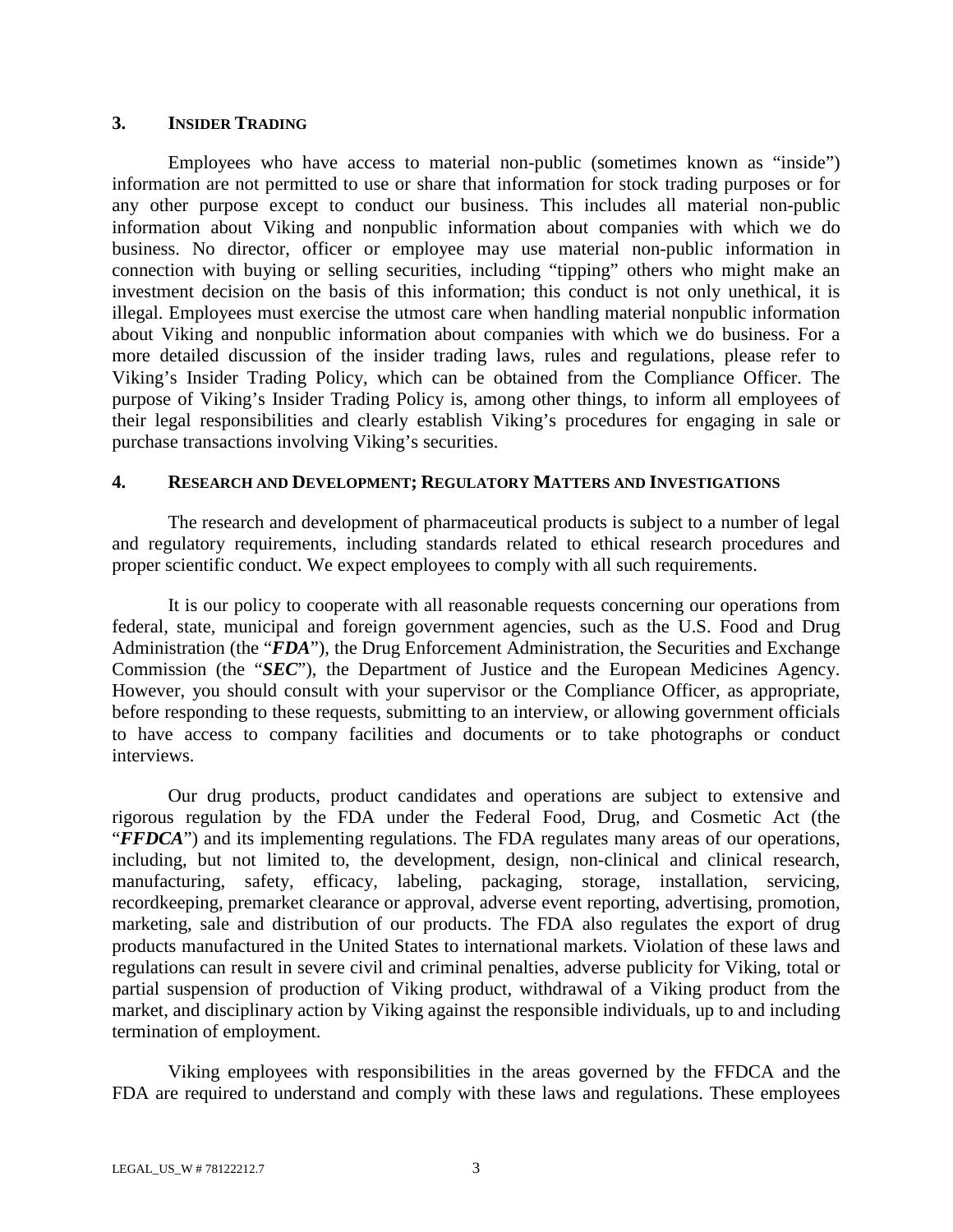are expected to have a thorough understanding of the laws, regulations and other relevant standards applicable to their job positions, and to comply with those requirements. If any doubt exists regarding whether your job position or a particular course of action is governed by these laws and regulations, you should seek advice immediately from your supervisor or the Compliance Officer.

## **5. INTERNATIONAL BUSINESS LAWS**

Our employees and third parties we do business with are expected to comply with the applicable laws in all countries to which they travel, in which they operate and where we otherwise do business, including laws prohibiting bribery, corruption or the conduct of business with specified individuals, companies or countries. The fact that, in some countries, certain laws are not enforced or that violation of those laws is not subject to public criticism will not be accepted as an excuse for noncompliance. In addition, we expect employees and third parties we do business with to comply with U.S. laws, rules and regulations governing the conduct of business by its citizens and corporations outside the U.S.

These U.S. laws, rules and regulations, which extend to all our activities outside the U.S., include:

- The Foreign Corrupt Practices Act, which prohibits directly or indirectly giving, promising or offering anything of value to a government official to obtain or retain business or favorable treatment and requires the maintenance of accurate books of account, with all company transactions, including employee expenses, being properly recorded;
- U.S. Embargoes, which restrict, or in some cases, prohibit U.S. companies, their subsidiaries and their employees from doing business with, or traveling to, certain countries (including, for example, Burma, Cuba, Iran, Libya, North Korea, Sudan and Syria), as well as specific companies and individuals identified on lists published by the U.S. Treasury Department that change periodically;
- U.S. Export Controls, which restrict exports from the U.S. and re-exports from other countries of goods, services and technology to designated countries, denied persons or denied entities, and prohibit transfers of U.S.-origin items to denied persons and entities;
- U.S. import laws, which require U.S. companies to comply with import regulations as well as counter-terrorism requirements, including those required by the Customs-Trade Partnership Against Terrorism (C-TPAT), when engaging in international trade; and
- Antiboycott Regulations, which prohibit U.S. companies from taking any action that has the effect of furthering or supporting a restrictive trade practice or boycott that is fostered or imposed by a foreign country against a country friendly to the U.S. or against any U.S. person.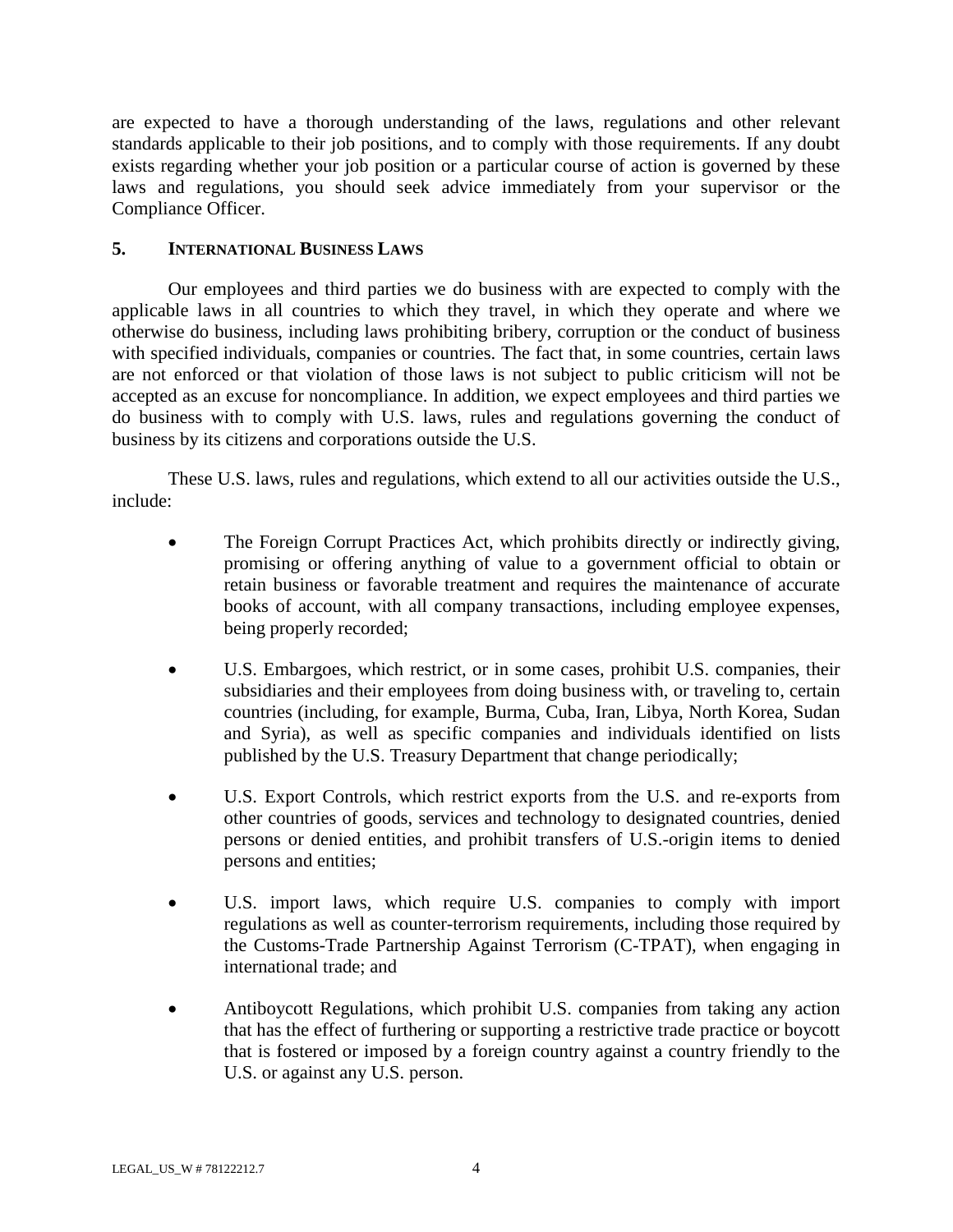If you have a question as to whether an activity is restricted or prohibited, you should seek assistance from the Compliance Officer before taking any action, including giving any verbal assurances that might be regulated by international laws.

#### **6. ANTITRUST**

Antitrust laws are designed to protect the competitive process. These laws are based on the premise that the public interest is best served by vigorous competition and will suffer from illegal agreements or collusion among competitors. Antitrust laws generally prohibit:

- agreements, formal or informal, with competitors that harm competition or customers, including price fixing and allocations of customers, territories or contracts;
- agreements, formal or informal, that establish or fix the price at which a customer may resell a product; and
- the acquisition or maintenance of a monopoly or attempted monopoly through anti-competitive conduct.

Certain kinds of information, such as pricing, production and inventory, should not be exchanged with competitors, regardless of how innocent or casual the exchange may be and regardless of the setting, whether business or social.

Antitrust laws impose severe penalties for certain types of violations, including criminal penalties and potential fines and damages of millions of dollars, which may be tripled under certain circumstances. Understanding the requirements of antitrust and unfair competition laws of the various jurisdictions where we do business can be difficult, and you are urged to seek assistance from your supervisor or the Compliance Officer whenever you have a question relating to these laws.

## **7. ENVIRONMENTAL COMPLIANCE**

Federal law imposes criminal liability on any person or company that contaminates the environment with any hazardous substance that could cause injury to the community or environment. Violation of environmental laws can involve monetary fines and imprisonment. We expect employees to comply with all applicable environmental laws.

It is our policy to conduct our business in an environmentally responsible way that minimizes environmental impacts. We are committed to minimizing and, if practicable, eliminating the use of any substance or material that may cause environmental damage, reducing waste generation and disposing of all waste through safe and responsible methods, minimizing environmental risks by employing safe technologies and operating procedures, and being prepared to respond appropriately to accidents and emergencies.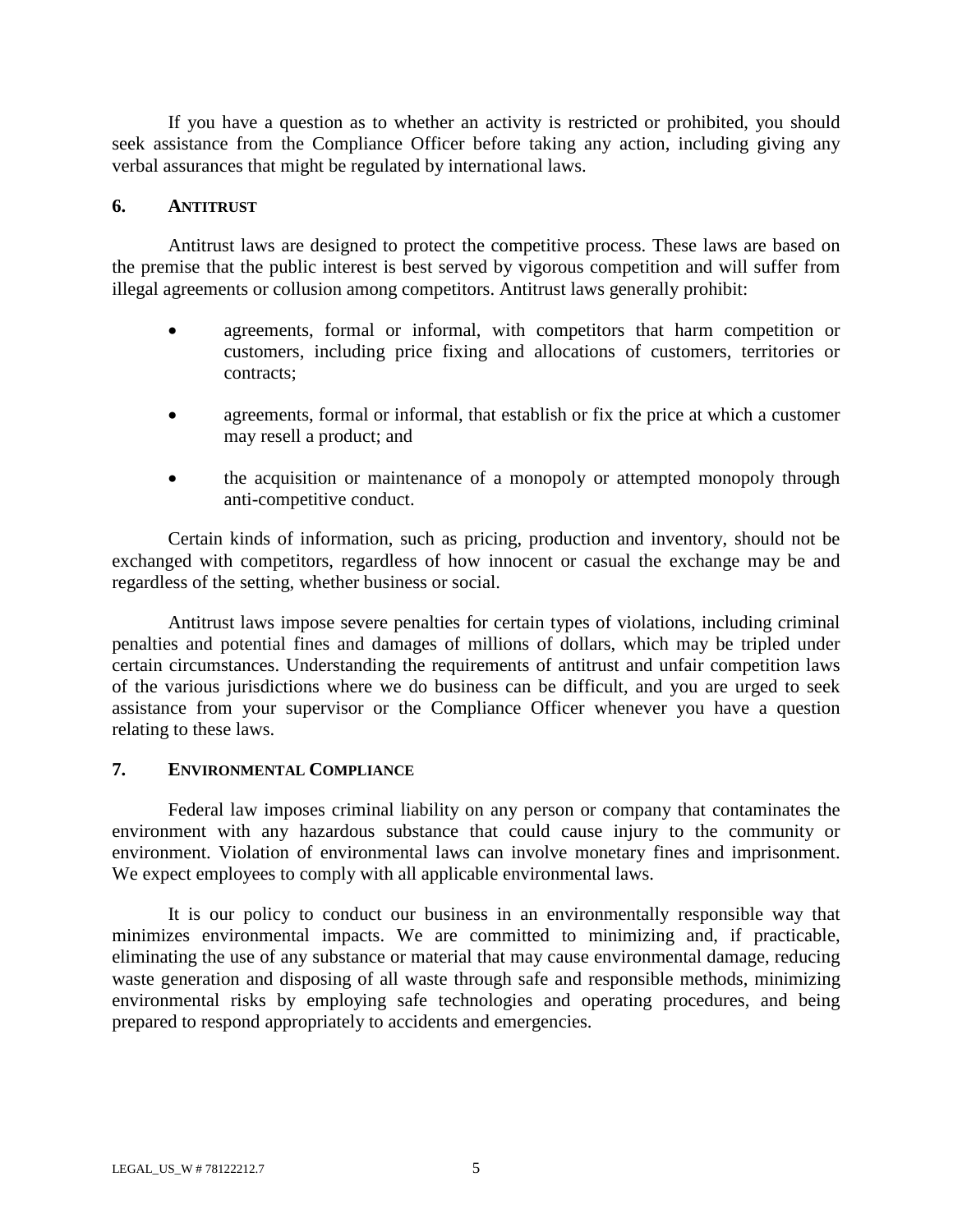#### **8. CONFLICTS OF INTEREST**

We respect the rights of our employees to manage their personal affairs and investments and do not wish to impinge on their personal lives. At the same time, employees should avoid conflicts of interest that occur when their personal interests may interfere in any way with the performance of their duties or the best interests of Viking or might deprive Viking of their undivided loyalty in business dealings. A conflicting personal interest could result from an expectation of personal gain now or in the future or from a need to satisfy a prior or concurrent personal obligation. We expect our employees to be free from influences that conflict with the best interests of Viking. Even the appearance of a conflict of interest where none actually exists can be damaging and should be avoided. Whether or not a conflict of interest exists or will exist can be unclear. Conflicts of interest are prohibited unless specifically authorized as described in the next paragraph.

If you have any questions about a potential conflict or if you become aware of an actual or potential conflict, and you *are not* an officer or director of Viking, you must discuss the matter with your supervisor or the Compliance Officer. Supervisors may not authorize conflict of interest matters or make determinations as to whether a problematic conflict of interest exists without first seeking the approval of the Compliance Officer and providing the Compliance Officer with a written description of the activity. If the supervisor is involved in the potential or actual conflict, you should discuss the matter directly with the Compliance Officer. If you have any questions about a potential conflict or if you become aware of an actual or potential conflict, and you *are* an officer or director of Viking, you must refer the matter to the Chairperson of the Nominating and Corporate Governance Committee of our Board of Directors (the "*N&CG Committee*"), as set forth in Section 20 below.

Factors that may be considered in evaluating a potential conflict of interest are, among others:

- whether it may interfere with the employee's job performance, responsibilities or morale;
- whether the employee has access to confidential or proprietary information;
- whether it may interfere with the job performance, responsibilities or morale of others within the organization;
- any potential adverse or beneficial impact on our business;
- any potential adverse or beneficial impact on our relationships with our customers or suppliers or other service providers;
- whether it would enhance or support a competitor's position;
- the extent to which it would result in financial or other benefit (direct or indirect) to the employee;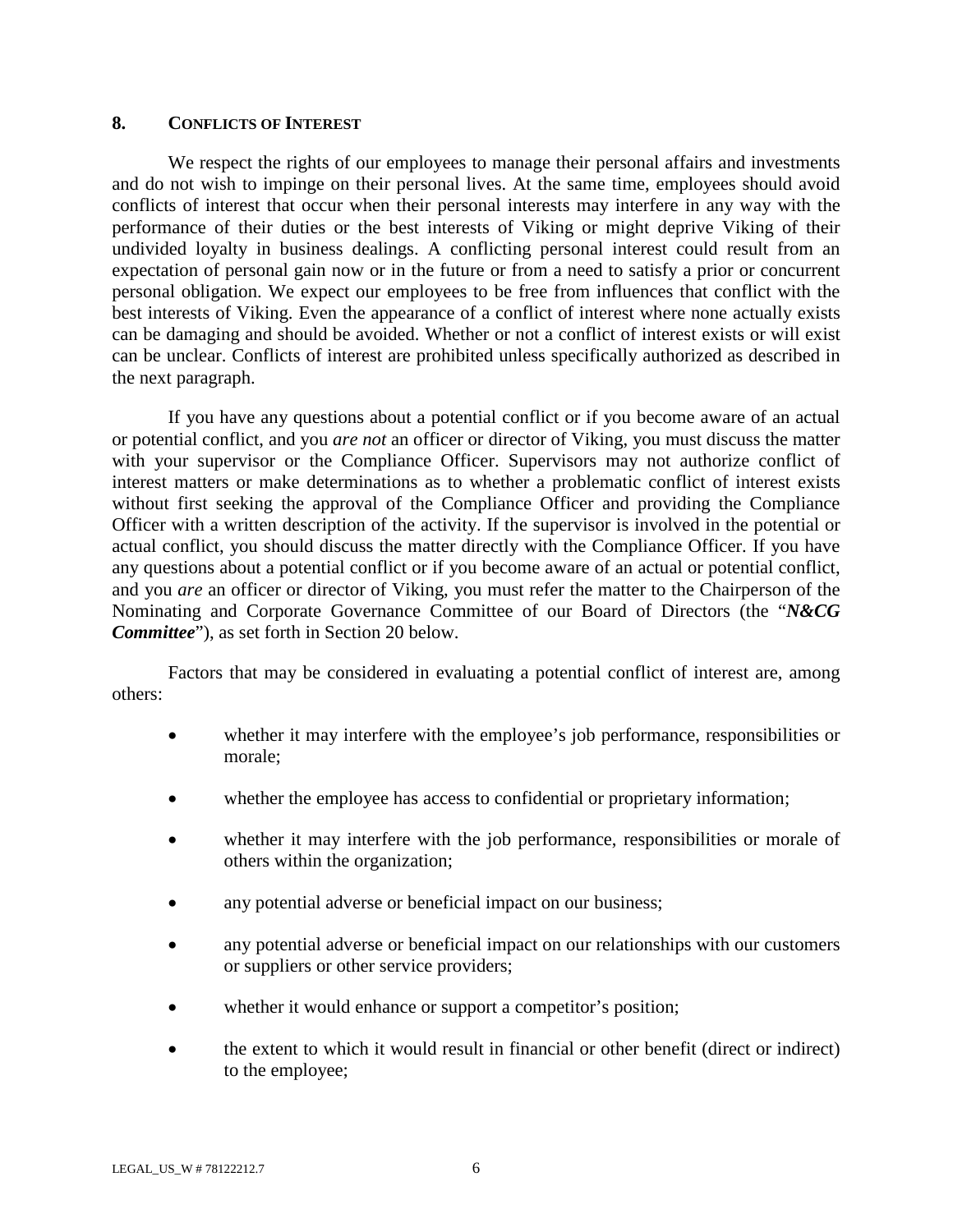- the extent to which it would result in financial or other benefit (direct or indirect) to one of our customers, suppliers or other service providers or others who may use our products (*e.g.*, physicians); and
- the extent to which it would appear improper to an outside observer.

Although no list can include every possible situation in which a conflict of interest could arise, the following are examples of situations that may, depending on the facts and circumstances, involve problematic conflicts of interests:

- Employment by (including consulting for) or service on the board of directors of a competitor, customer or supplier or other service provider. Activity that enhances or supports the position of a competitor to the detriment of Viking is prohibited, including employment by or service on the board of directors of a competitor. Employment by or service on the board of directors of a customer or supplier or other service provider is generally discouraged and you must seek authorization in advance if you plan to take such a position.
- Owning, directly or indirectly, a significant financial interest in any entity that does business, seeks to do business or competes with us. In addition to the factors described above, persons evaluating ownership in other entities for conflicts of interest will consider the size and nature of the investment; the nature of the relationship between the other entity and Viking; the employee's access to confidential or proprietary information and the employee's ability to influence Viking decisions. If you would like to acquire a financial interest of that kind, you must seek approval in advance.
- Soliciting or accepting gifts, favors, loans or preferential treatment from any person or entity that does business or seeks to do business with us. See Section 13 below for further discussion of the issues involved in this type of conflict.
- Soliciting contributions to any charity or for any political candidate from any person or entity that does business or seeks to do business with us.
- Taking personal advantage of corporate opportunities. See Section 10 below for further discussion of the issues involved in this type of conflict.
- Moonlighting without permission.
- Conducting our business transactions with your family member or a business in which you have a significant financial interest. Related person transactions covered by Viking's Related Persons Transactions Policy must be reviewed in accordance with such policy and will be publicly disclosed to the extent required by applicable laws, rules and regulations.
- Exercising supervisory or other authority on behalf of Viking over a co-worker who is also a family member. The employee's supervisor will consult with the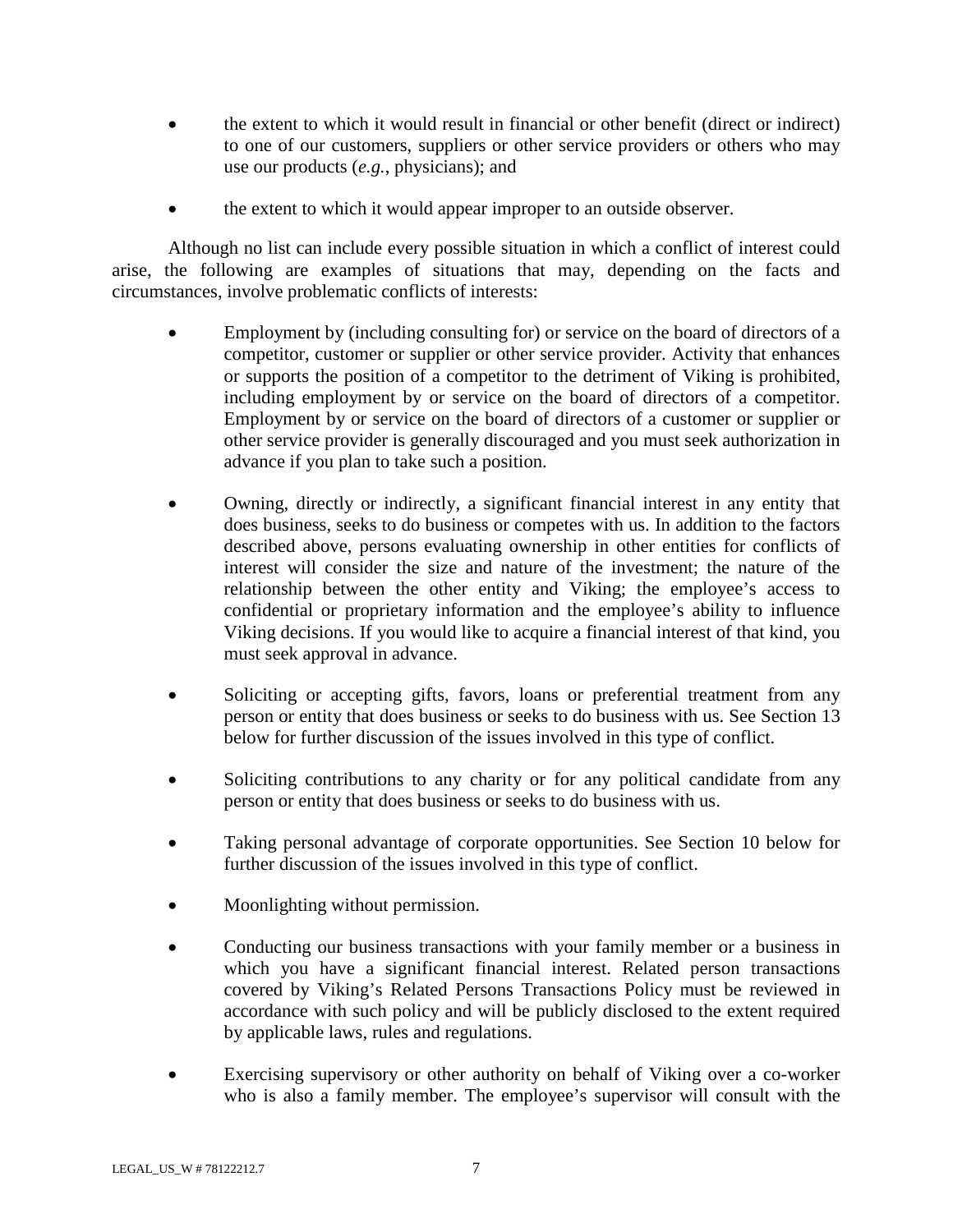Compliance Officer or our human resources department to assess the advisability of reassignment.

Loans to, or guarantees of obligations of, employees or their family members by Viking could constitute an improper personal benefit to the recipients of these loans or guarantees, depending on the facts and circumstances. Some loans are expressly prohibited by law. Also, applicable law requires that our Board of Directors approve all loans and guarantees to employees. As a result, all loans and guarantees by Viking must be approved in advance by our Board of Directors or the Audit Committee of our Board of Directors (the "*Audit Committee*").

#### **9. TREATMENT WITH FAIRNESS AND RESPECT**

You are critical to the success of Viking, and our policy is to treat you with fairness and respect. Viking is an equal opportunity employer. Consistent with applicable laws, we do not tolerate unlawful discrimination against applicants or employees based on race, color, religion or religious creed, sex (including pregnancy or perceived pregnancy, childbirth, breastfeeding or related medical conditions), sexual orientation, gender, gender identity, gender expression, national origin, ancestry, citizenship, age, physical or mental disability, genetic information, legally-protected medical condition or information, marital status, domestic partner status, family care status, military caregiver status, veteran or military status (including reserve status, National Guard status and military service or obligation), status as a victim of domestic violence, sexual assault or stalking, or any other basis protected by federal, state or local laws. We are committed to providing a work environment that is free from discrimination or harassment. As such, Viking will not tolerate the use of discriminatory slurs; unwelcome, unsolicited sexual advances or harassment; or any other remarks, jokes or conduct that create or foster an offensive or hostile work environment.

This policy applies to all Viking operations and every aspect of the employment relationship, including personnel actions such as recruitment, selection procedures (such as hiring or work assignments), compensation, benefits, employee development and training, performance evaluations, promotions, transfers, benefits, disciplinary action (including termination) and Viking social and recreational programs. Each person, at every level of the organization, must act with respect toward customers, co-workers and outside firms.

In addition to the procedure provided in this Code for reporting suspected violations of this Code, Viking has established a complaint procedure for reporting incidents of discrimination or harassment within its Employee Handbook.

Viking is committed to maintaining a drug-free and alcohol-free work place. All Viking employees must comply strictly with Viking policies regarding the abuse of alcohol and the possession, sale and use of illegal substances. Drinking alcoholic beverages is prohibited while on duty or on the premises of Viking, except at specified Viking-sanctioned events or as otherwise authorized by management, and in those instances, employees are expected to exercise good judgment in the amount of alcohol consumed. Possessing, using, selling or offering illegal drugs and other controlled substances is prohibited under all circumstances while on duty, on the premises of Viking, or otherwise carrying out Viking business. Likewise, you are prohibited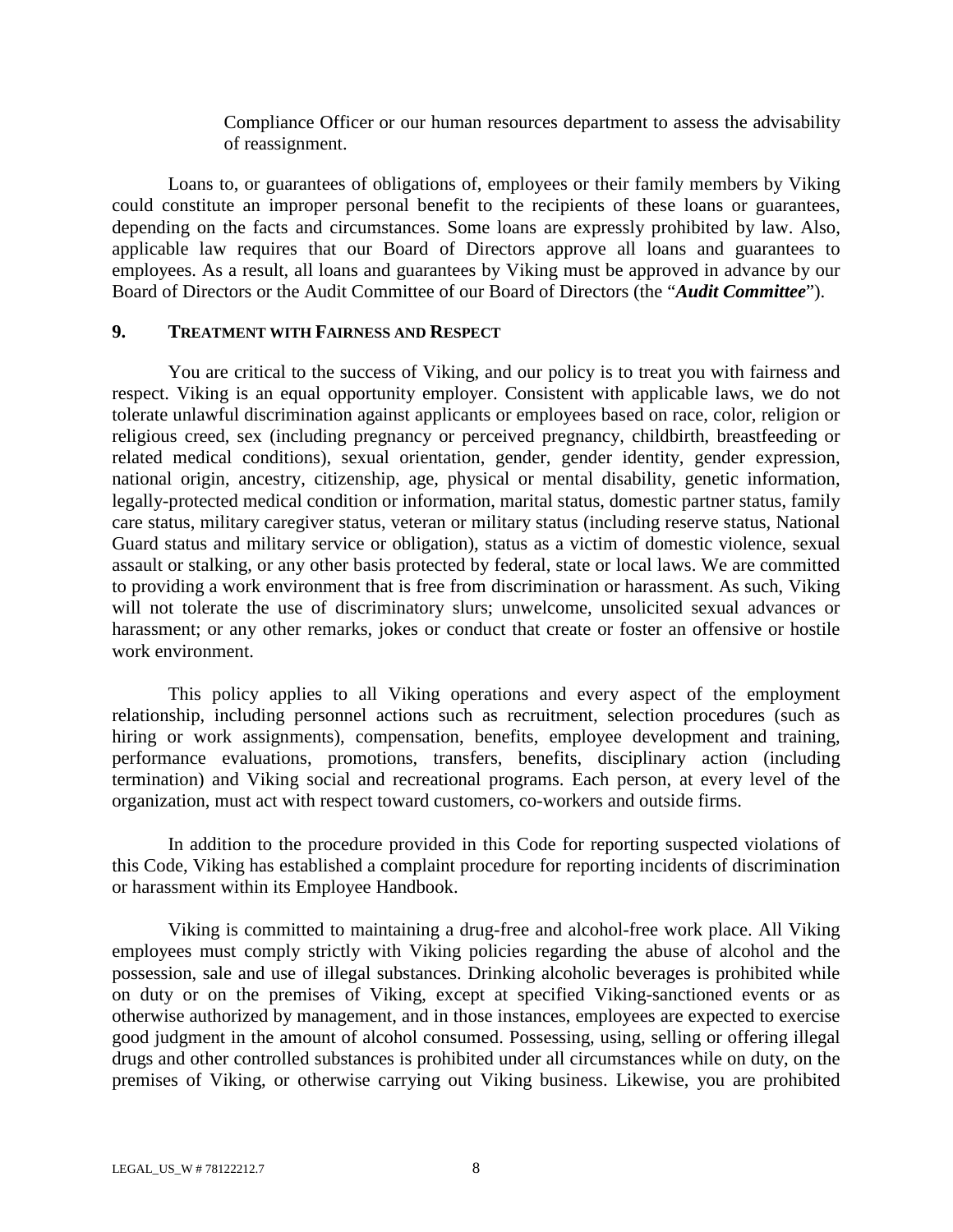from reporting for work, or driving a Viking vehicle or any vehicle on Viking business, while under the influence of alcohol or any illegal drug or controlled substance

Viking will not tolerate violence or threats of violence in, or related to, the workplace. If you experience, witness or otherwise become aware of a violent or potentially violent situation that occurs on Viking's property or affects Viking's business, you must immediately report the situation to your supervisor or the Compliance Officer. All threats of harm should be reported so that Viking will have the opportunity to investigate and respond to the volatile situation. Unless otherwise provided under applicable law, Viking does not permit any individual to have weapons of any kind on Viking's property or in vehicles, while on the job or off-site while on Viking business. This is true even if you have obtained legal permits to carry weapons. The only exception to this policy applies to security personnel who are specifically authorized by Viking management to carry weapons.

## **10. CORPORATE OPPORTUNITIES**

You may not take personal advantage of opportunities for Viking that are presented to you or discovered by you as a result of your position with us or through your use of corporate property or information, unless authorized by your supervisor, the Compliance Officer or the Audit Committee, as described in Section 20 below. Even opportunities that are acquired privately by you may be questionable if they are related to our existing or proposed lines of business. Participation in an investment or outside business opportunity that is directly related to our lines of business must be pre-approved. You may not use your position with us or corporate property or information for improper personal gain, nor should you compete with us in any way.

# **11. MAINTENANCE OF CORPORATE BOOKS, RECORDS, DOCUMENTS AND ACCOUNTS; FINANCIAL INTEGRITY; PUBLIC REPORTING**

The integrity of our records and public disclosure depends upon the validity, accuracy and completeness of the information supporting the entries to our books of account. Therefore, our corporate and business records should be completed accurately and honestly. The making of false or misleading entries, whether they relate to financial results or test results, is strictly prohibited. Our records serve as a basis for managing our business and are important in meeting our obligations to customers, suppliers, creditors, employees and others with whom we do business. As a result, it is important that our books, records and accounts accurately and fairly reflect, in reasonable detail, our assets, liabilities, revenues, costs and expenses, as well as all transactions and changes in assets and liabilities. We require that:

- no entry be made in our books and records that intentionally hides or disguises the nature of any transaction or of any of our liabilities or misclassifies any transactions as to accounts or accounting periods;
- transactions be supported by appropriate documentation;
- the terms of sales and other commercial transactions be reflected accurately in the documentation for those transactions and all such documentation be reflected accurately in our books and records;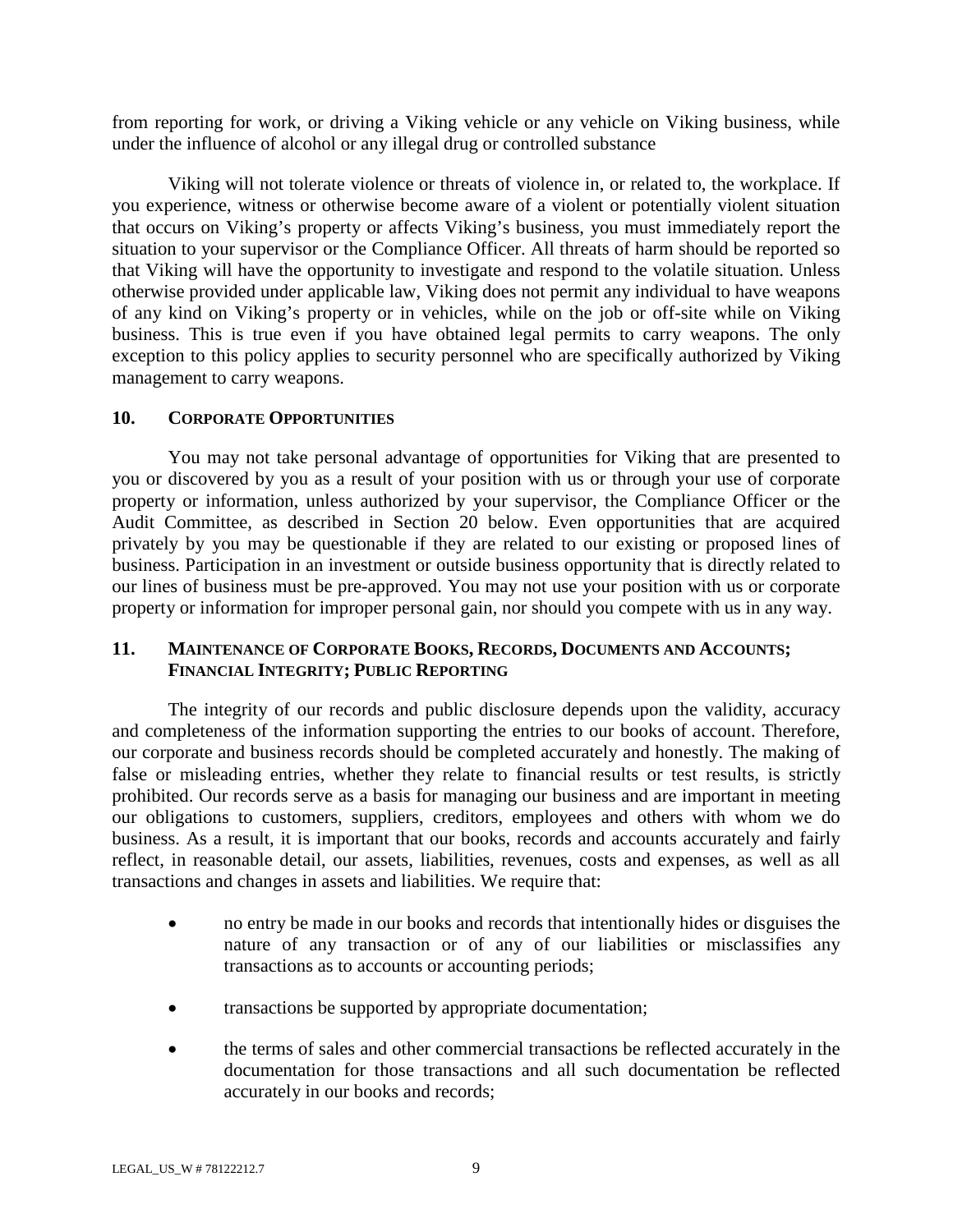- employees comply with our system of internal controls; and
- no cash or other assets be maintained for any purpose in any unrecorded or "offthe-books" fund.

Our accounting records are also relied upon to produce reports for our management, stockholders and creditors, as well as governmental agencies. In particular, we rely upon our accounting and other business and corporate records in preparing the periodic and current reports that we file with the SEC. Securities laws require that these reports provide full, fair, accurate, timely and understandable disclosure and fairly present our financial condition and results of operations. Employees who collect, provide or analyze information for or otherwise contribute in any way in preparing or verifying these reports should strive to ensure that our financial disclosure is accurate and transparent and that our reports contain all of the information about Viking that would be important to enable stockholders and potential investors to assess the soundness and risks of our business and finances and the quality and integrity of our accounting and disclosures. In addition:

- no employee may take or authorize any action that would cause our financial records or financial disclosure to fail to comply with U.S. generally accepted accounting principles, the rules and regulations of the SEC or other applicable laws, rules and regulations;
- all employees must cooperate fully with our finance department, as well as our independent registered public accounting firm and counsel, respond to their questions with candor and provide them with complete and accurate information to help ensure that our books and records, as well as our reports filed with the SEC, are accurate and complete; and
- no employee should knowingly make (or cause or encourage any other person to make) any false or misleading statement in any of our reports filed with the SEC or knowingly omit (or cause or encourage any other person to omit) any information necessary to make the disclosure in any of our reports accurate in all material respects.

Any employee who becomes aware of any departure from these standards has a responsibility to report his or her knowledge promptly to a supervisor, the Compliance Officer, the Chairperson of the Audit Committee or otherwise in accordance with one of the procedures described in Section 20 below.

## **12. FAIR DEALING**

We strive to outperform our competition fairly and honestly. Advantages over our competitors are to be obtained through superior performance of our products and services, not through unethical or illegal business practices. Acquiring proprietary information from others through improper means, possessing trade secret information that was improperly obtained, or inducing improper disclosure of confidential or proprietary information from past or present employees of other companies is prohibited, even if motivated by an intention to advance our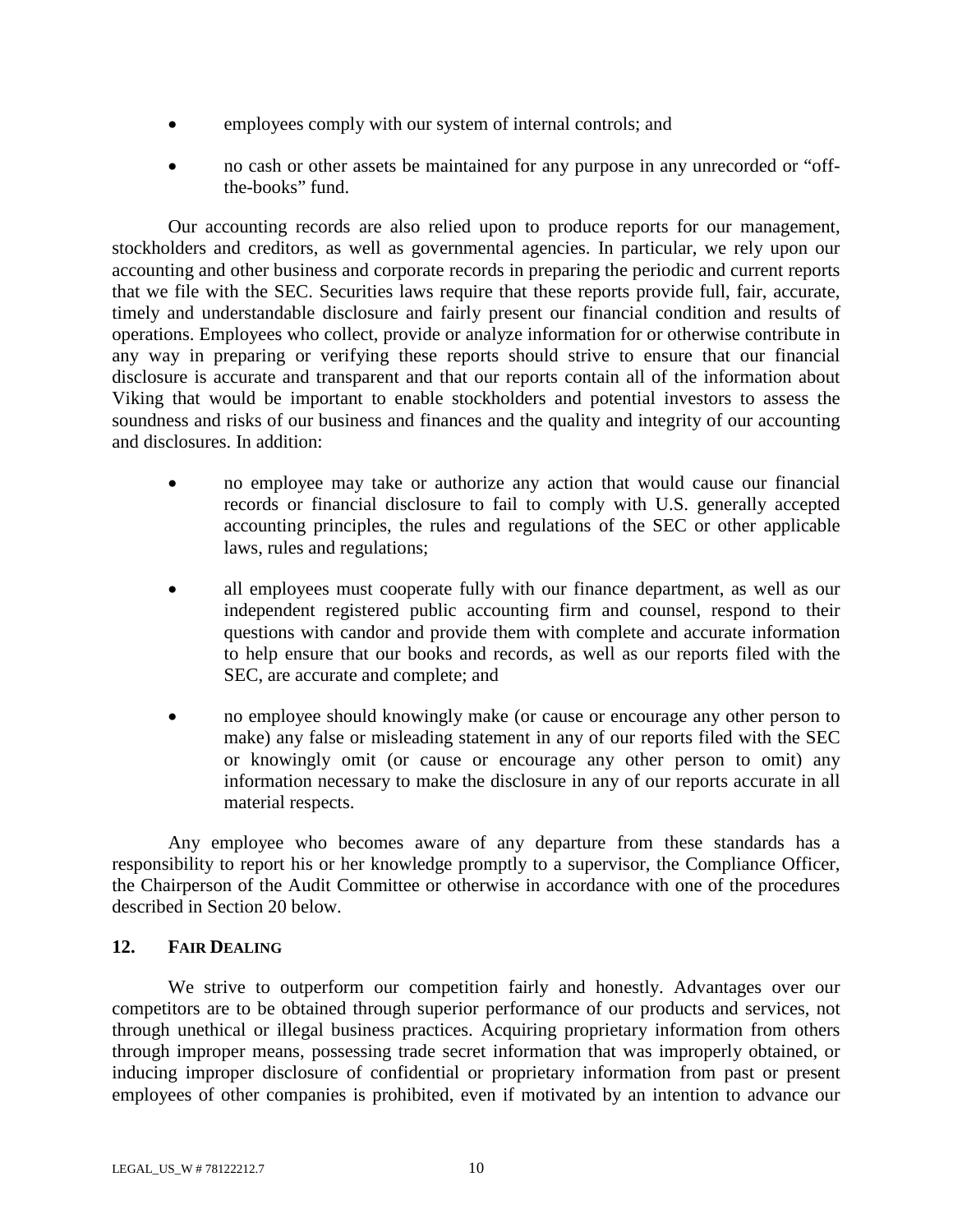interests. If information is obtained by mistake that may constitute a trade secret or other confidential or proprietary information of another business, or if you have any questions about the legality of proposed information gathering, you must consult with your supervisor or the Compliance Officer.

You are expected to deal fairly with our customers, suppliers, employees and anyone else with whom you have contact in the course of performing your job. Be aware that the Federal Trade Commission Act of 1914, as amended, provides that "unfair methods of competition in commerce, and unfair or deceptive acts or practices in commerce, are declared unlawful." It is a violation of the Federal Trade Commission Act of 1914, as amended, to engage in deceptive, unfair or unethical practices and to make misrepresentations in connection with sales activities.

Employees involved in procurement have a special responsibility to adhere to principles of fair competition in the purchase of products and services by selecting suppliers based exclusively on normal commercial considerations, such as quality, cost, availability, service and reputation, and not on the receipt of special favors.

# **13. GIFTS AND ENTERTAINMENT**

Business gifts and entertainment are meant to create goodwill and sound working relationships and not to gain improper advantage with current or potential customers, suppliers, vendors, partners or collaborators or facilitate approvals from government officials. The exchange, as a normal business courtesy, of meals or entertainment (such as tickets to a game or the theatre or a round of golf) is a common and acceptable practice as long as it is not extravagant. Unless express permission is received from a supervisor, the Compliance Officer or the Chairperson of the Audit Committee, gifts and entertainment cannot be offered, provided or accepted by any employee unless consistent with customary business practices and not (a) excessive in value, which would be any one item of more than token or nominal monetary value, (b) in cash, (c) susceptible of being construed as a bribe or kickback, (d) made or received on a regular or frequent basis or (e) in violation of any laws, rules or regulations. This principle applies to our transactions everywhere in the world, even where the practice is widely considered "a way of doing business." Employees should not accept gifts or entertainment that may reasonably be deemed to affect their judgment or actions in the performance of their duties. Our customers, suppliers and the public at large should know that our employees' judgment is not for sale.

Under some statutes, such as the U.S. Foreign Corrupt Practices Act (further described in Section 5 above), giving anything of value to a government official to obtain or retain business or favorable treatment is a criminal act subject to prosecution and conviction. Discuss with your supervisor or the Compliance Officer any proposed entertainment or gifts if you are uncertain about whether they are permissible under this Code.

## **14. PROTECTION AND PROPER USE OF COMPANY ASSETS**

All employees are expected to protect our assets and ensure their efficient use. Theft, carelessness and waste have a direct impact on our financial condition and results of operations. Our property, such as office supplies, computer equipment, laboratory supplies, products and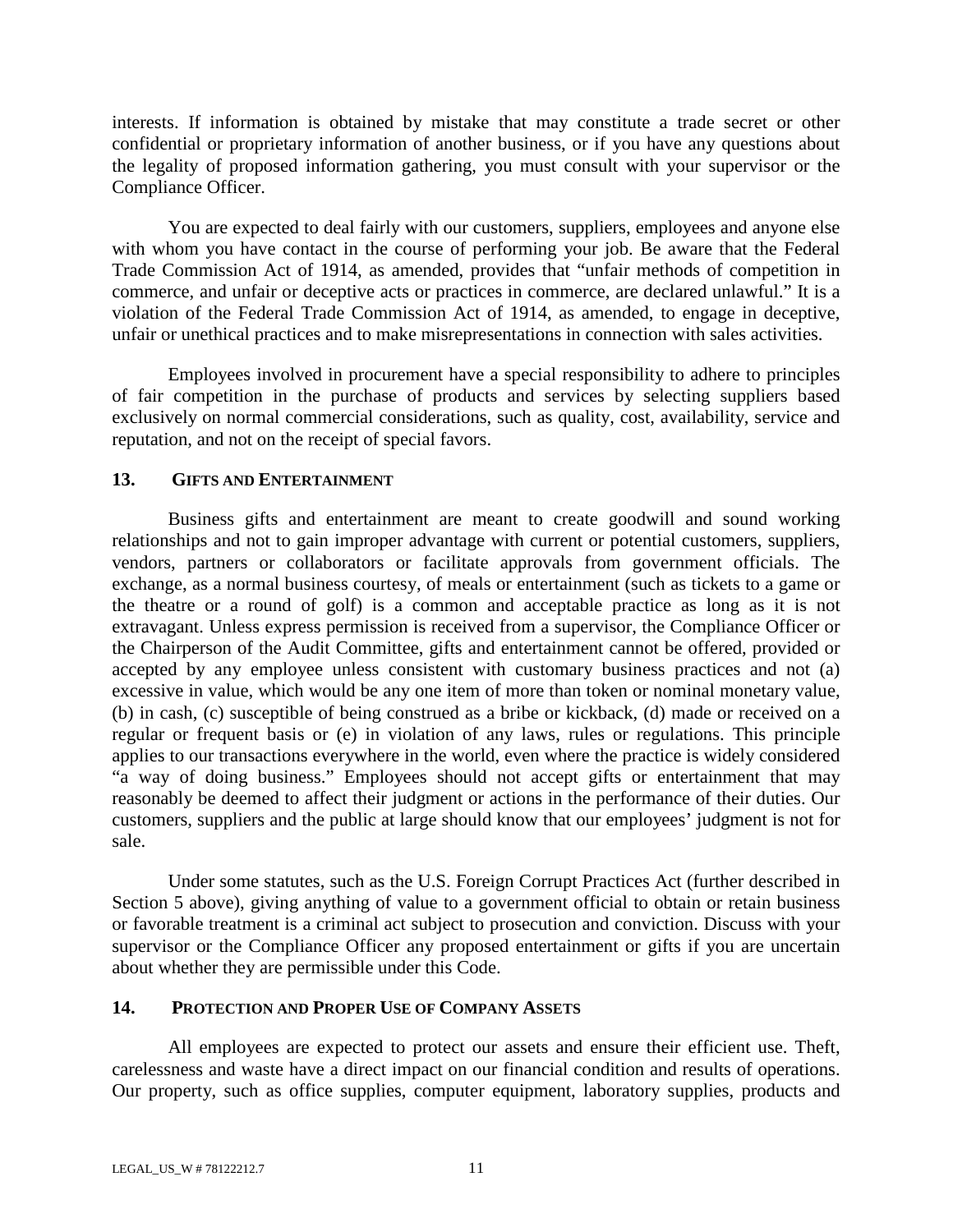office and laboratory space are expected to be used only for legitimate business purposes, although incidental personal use may be permitted. You may not, however, use our corporate name, any brand name or trademark owned or associated with Viking or any letterhead stationery for any personal purpose.

You may not, while acting on behalf of Viking or while using our computing or communications equipment or facilities, either:

- access the internal computer system (also known as "hacking") or other resource of another entity without express written authorization from the entity responsible for operating that resource; or
- commit any unlawful or illegal act, including harassment, libel, fraud, sending of unsolicited commercial email (also known as "spam") in violation of applicable law, trafficking in contraband of any kind, or espionage.

If you receive authorization to access another entity's internal computer system or other resource, you must make a permanent record of that authorization so that it may be retrieved for future reference, and you may not exceed the scope of that authorization.

Unsolicited commercial email is regulated by law in a number of jurisdictions. If you intend to send unsolicited commercial email to persons outside of Viking, either while acting on our behalf or using our computing or communications equipment or facilities, you should contact your supervisor or the Compliance Officer for approval.

All data residing on or transmitted through our computing and communications facilities, including email and word processing documents, is the property of Viking and subject to inspection, retention and review by Viking, with or without an employee's or third party's knowledge, consent or approval, in accordance with applicable law. Any misuse or suspected misuse of our assets must be immediately reported to your supervisor or the Compliance Officer.

## **15. RETENTION OF BUSINESS RECORDS**

Records retention policies seek to establish consistent practices concerning how long records should be kept and when, in the normal course of business, they should be destroyed. All employees must comply at all times with all laws, rules and regulations relating to records preservation, all records retention policies and all document or record preservation notices. Records must be maintained for the duration of the assigned retention periods. A record is any information, regardless of physical format, which has been created or received in the transaction of Viking's business. The retention and proper disposal of Viking's records shall be in accordance with Viking's Document Retention Policy and applicable legal and regulatory requirements.

If the existence of any pending or threatened legal action, subpoena or investigation is known or reported to you, promptly contact the Compliance Officer. You must retain all records that may relate to any pending or threatened legal action, subpoena or investigation, including by complying with the instructions set forth in any litigation hold issued by Viking. If you have a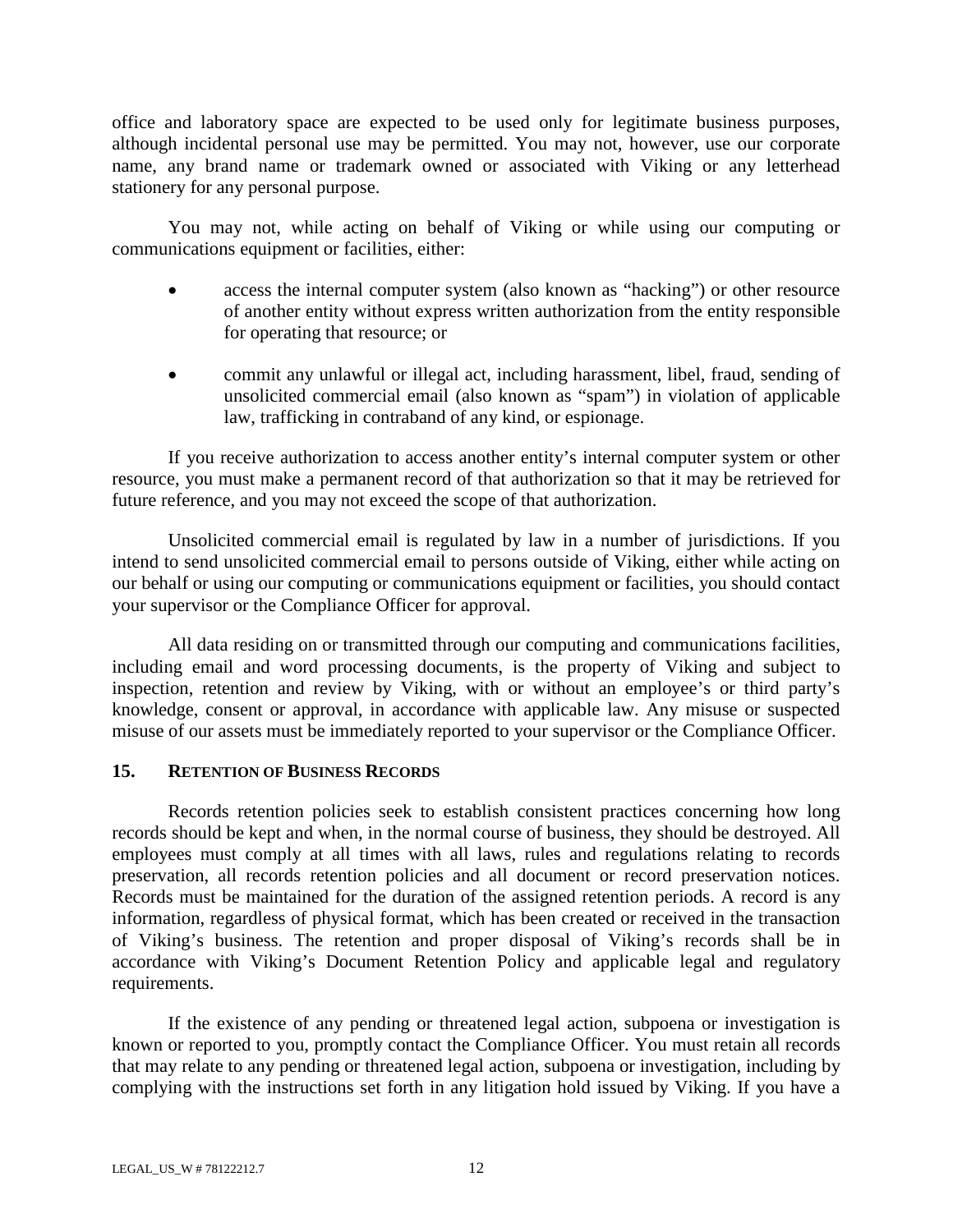question as to whether a record pertains to a pending or threatened legal action, subpoena or investigation, contact the Compliance Officer before disposing of the record in question.

## **16. POLITICAL CONTRIBUTIONS**

We encourage our employees and directors to participate in the political process as individuals and on their own time. However, federal and state contribution and lobbying laws severely limit the contributions Viking can make to political parties or candidates. Viking reserves the right to communicate its position on important issues to elected representatives and other government officials. However, it is our policy that Viking corporate funds or assets not be used to make a political contribution to any political party, cause, candidate or intermediary organization such as a political action committee unless prior written approval has been given by our Chief Executive Officer, Chief Operating Officer or Chief Financial Officer. This policy covers not only direct contributions but also indirect assistance or support of candidates or political parties through the purchase of tickets to special dinners or other fund-raising events and the furnishing of any other goods, services or equipment to political parties or committees.

The following guidelines are intended to ensure that any volunteer political activity you pursue complies with this policy:

- Contribution of Funds. You may contribute your personal funds to political parties or candidates. Viking will not reimburse you for personal political contributions.
- Volunteer Activities. You may participate in volunteer political activities during non-work time. You may not participate in any political activities during working hours.
- Use of Company Facilities. Viking's facilities generally may not be used for political activities (including fundraisers or other activities related to running for office). However, we may make our facilities available for limited political functions, including speeches by government officials and political candidates, with the approval of our Chief Executive Officer, Chief Operating Officer or Chief Financial Officer.
- Use of Company Name. When you participate in non-Viking-related political affairs, you should be careful to make it clear that your views and actions are your own, and not made on behalf of Viking. For instance, Viking letterhead should not be used to send out personal letters in connection with political activities.

These guidelines are intended to ensure that any political activity you pursue is done voluntarily and with your own resources and on your own time. Please contact our Chief Executive Officer, Chief Operating Officer or Chief Financial Officer if you have any questions about this policy.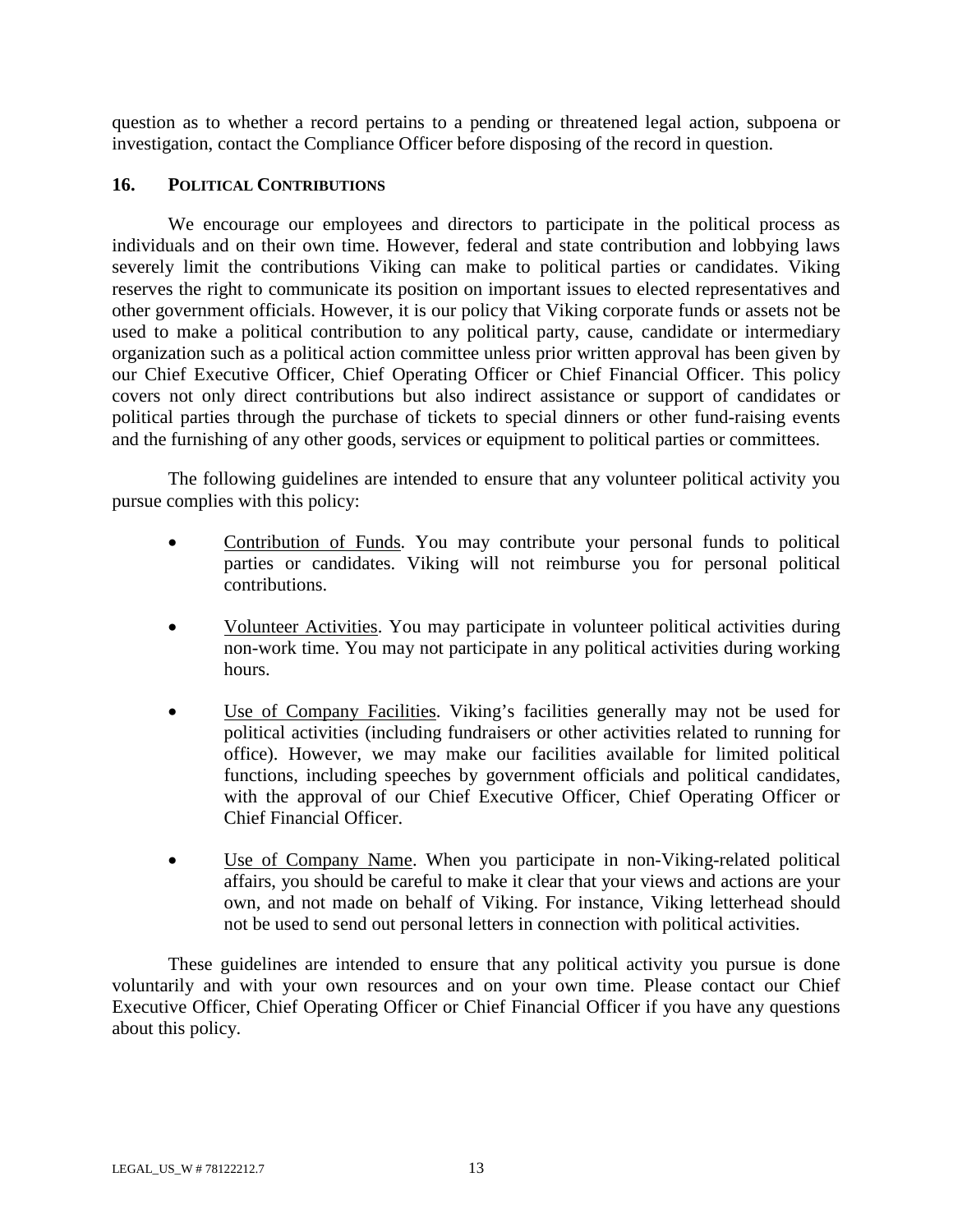#### **17. CONFIDENTIALITY**

One of our most important assets is our confidential information. As an employee of Viking, you may learn of information about Viking that is confidential or proprietary. You also may learn of information before that information is released to the general public. Confidential information includes non-public information that might be of use to competitors or harmful to Viking or our customers, suppliers, vendors, partners or collaborators if disclosed, such as business, marketing and service plans, financial information, product development, scientific data, manufacturing ideas, laboratory results, designs, databases, customer lists, pricing strategies, personnel data, personally identifiable information pertaining to our employees, customers, patients or other individuals (including, for example, names, addresses, telephone numbers and social security numbers), and similar types of information provided to us by our customers, suppliers, vendors, partners and collaborators. This information may be protected by patent, trademark, copyright and trade secret laws. Employees who have received or have access to any such confidential information should take care to keep this information confidential.

In addition, because we interact with other companies and organizations, there may be times when you learn confidential information about other companies before that information has been made available to the public. You must treat this information in the same manner as you are required to treat our confidential or proprietary information. There may even be times when you must treat as confidential the fact that we have an interest in, or are involved with, another company. You are expected to keep confidential or proprietary information confidential unless and until that information is released to the public through approved channels (usually through a press release, an SEC filing or a formal communication from a member of senior management, as further described in Section 18 below). Every employee has a duty to refrain from disclosing to any person confidential or proprietary information about us or any other company learned in the course of employment with Viking, until that information is disclosed to the public through approved channels. This policy requires you to refrain from discussing confidential or proprietary information with outsiders and even with other Viking employees, unless those fellow employees have a legitimate need to know the information in order to perform their job duties. Unauthorized use or distribution of this information could also be illegal and result in civil liability or criminal penalties.

You should also take care not to inadvertently disclose confidential or proprietary information. Materials that contain confidential or proprietary information, such as memos, notebooks, computer disks and laptop computers, should be stored securely. Consistent with applicable law, unauthorized posting or discussion of any information concerning our business, information or prospects on the Internet is prohibited. Please refer to the Proprietary Information and Inventions Assignment Agreement you entered into with Viking for additional information regarding your confidentiality obligations.

Consistent with applicable law, you may not discuss our business, information or prospects in any "chat room," regardless of whether you use your own name or a pseudonym. Be cautious when discussing sensitive information in public places like elevators, airports, restaurants and "quasi-public" areas within Viking, such as the reception area, or in and around Viking's facilities. All Viking's emails, voicemails and other communications are presumed confidential and should not be forwarded or otherwise disseminated outside of Viking, except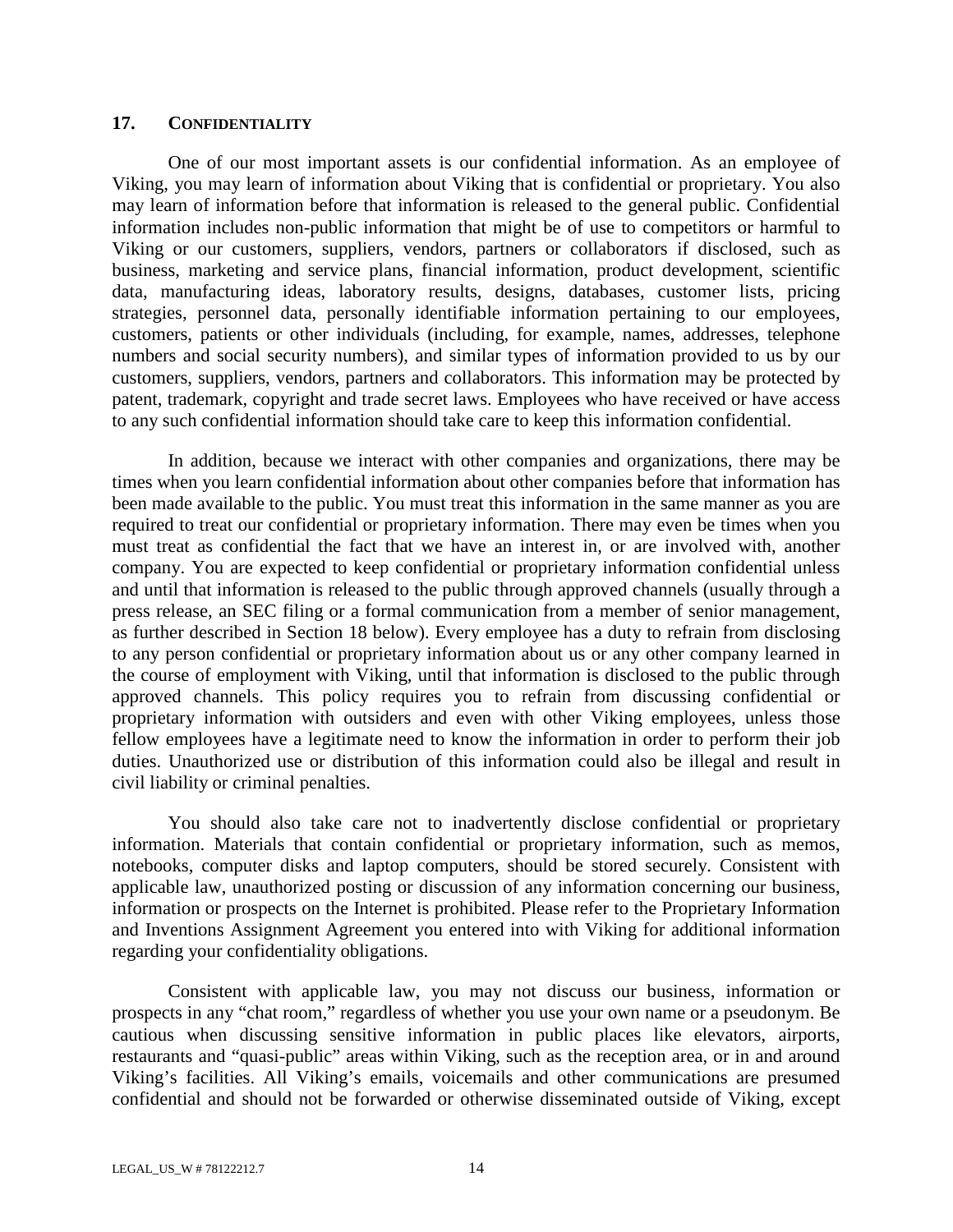where required for legitimate business purposes. For a more detailed discussion of these matters, including Viking's policies related to the use of social media, please refer to Viking's Social Media Policy, which can be obtained from the Compliance Officer.

In addition to the above responsibilities, if you are handling information protected by any privacy policy published by us, such as our website privacy policy, then you must handle that information in accordance with the applicable policy.

#### **18. MEDIA/PUBLIC DISCUSSIONS**

It is our policy to disclose material information concerning Viking to the public only through specific limited channels to comply with applicable law, avoid inappropriate publicity and ensure that all those with an interest in Viking will have equal access to information. All inquiries or calls from the press and financial analysts should be referred to the Chief Executive Officer, the Chief Operating Officer or the Chief Financial Officer. We have designated our Chief Executive Officer and Chief Financial Officer as our official spokespersons for questions concerning Viking's financial performance, strategic direction or operating performance, and operational issues such a research and development and regulatory developments. We have designated our marketing department as our official spokespersons for and sales and marketing and other related information. Unless a specific exception has been made by our Chief Executive Officer or Chief Financial Officer, these designees are the only people who may communicate with the press on behalf of Viking. You also may not provide any information to the media about us off the record, for background, confidentially or secretly, including, without limitation, by way of postings on internet websites, chat rooms or "blogs". For a more detailed discussion regarding use of social media, please refer to Viking's Social Media Policy, which can be obtained from the Compliance Officer.

## **19. WAIVERS OF OR CHANGES TO THIS CODE**

It may be appropriate for a provision of this Code to be waived in a particular circumstance. Any waiver of, or changes to, this Code that apply to executive officers or directors of Viking may be made only by the Audit Committee and must be promptly disclosed to stockholders as required by law or regulation of the SEC and the rules of The Nasdaq Stock Market LLC. In particular, to the extent that the Audit Committee determines to grant any waiver, including an implicit waiver, of this Code for an executive officer or director, the waiver shall be disclosed to stockholders within four business days of such determination through a press release, providing website disclosure, or by filing a current report on Form 8-K with the SEC. Such disclosure shall include the nature of the waiver, the name of the executive officer or director to whom Viking granted the waiver and the date of the waiver. Any change to this Code will also be promptly disclosed as required by law or regulation of the SEC. Any other employee seeking a waiver should speak to his or her supervisor, who, in turn, should obtain the approval of the Compliance Officer regarding such matter.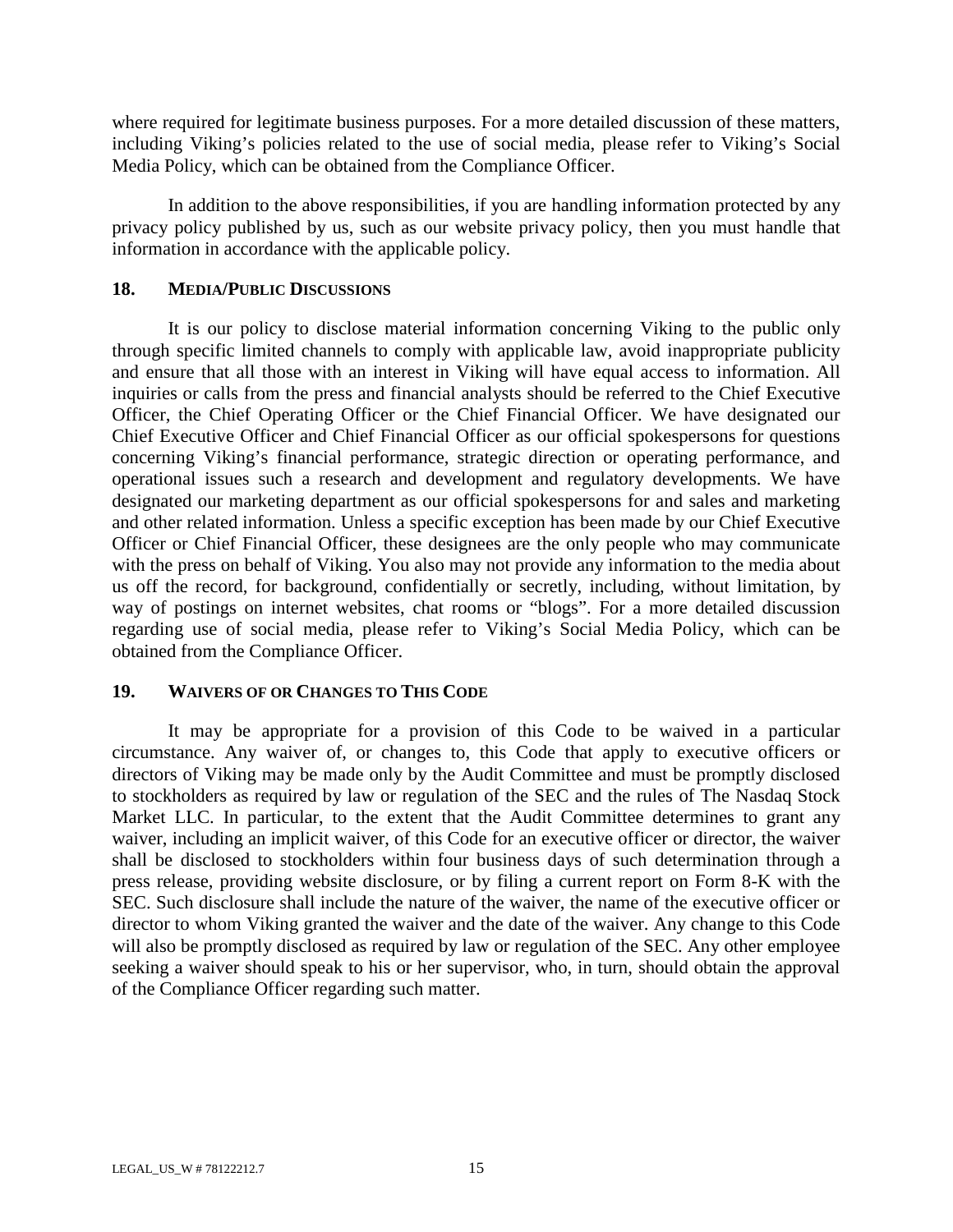#### **20. COMPLIANCE STANDARDS AND PROCEDURES**

#### *Compliance Resources*

To facilitate compliance with this Code, we have implemented a program of awareness, training and review with respect to this Code. We have established the position of Compliance Officer to oversee this program. The Compliance Officer is a person to whom you can address any questions or concerns. The Compliance Officer is Viking's Chief Operating Officer. In addition to fielding questions or concerns with respect to potential violations of this Code, the Compliance Officer is responsible for:

- investigating possible violations of this Code;
- informing new employees of the policies set forth in this Code;
- conducting training sessions to refresh employees' familiarity with this Code, as needed;
- distributing copies of this Code annually via email to each employee with a reminder that each employee is responsible for reading, understanding and complying with this Code;
- updating this Code as needed and alerting employees to any updates, with appropriate approval of the Audit Committee, to reflect changes in the law, Viking's operations and in recognized best practices, and to reflect Viking's experience;
- overseeing Viking's compliance program and reporting to the Audit Committee material matters that may arise relating to Viking's legal and regulatory compliance efforts; and
- otherwise promoting an atmosphere of responsible and ethical conduct.

At the same time, your most immediate resource for any matter related to this Code is your supervisor. Your supervisor may have the information you need or may be able to refer the question to another appropriate source. There may, however, be times when you prefer not to go to your supervisor. In these instances, you should feel free to discuss your concern with the Compliance Officer. In addition, if you believe your supervisor has not taken appropriate action, you should contact the Compliance Officer directly.

## *Reporting Possible Violations*

If you encounter a situation or are considering a course of action and its appropriateness under this Code is unclear, discuss the matter promptly with your supervisor or the Compliance Officer; even the appearance of impropriety can be very damaging and should be avoided. If you are not comfortable discussing the matter with your supervisor or the Compliance Officer, you may report the matter to either Viking's Chief Executive Officer or the Chairperson of the Audit Committee.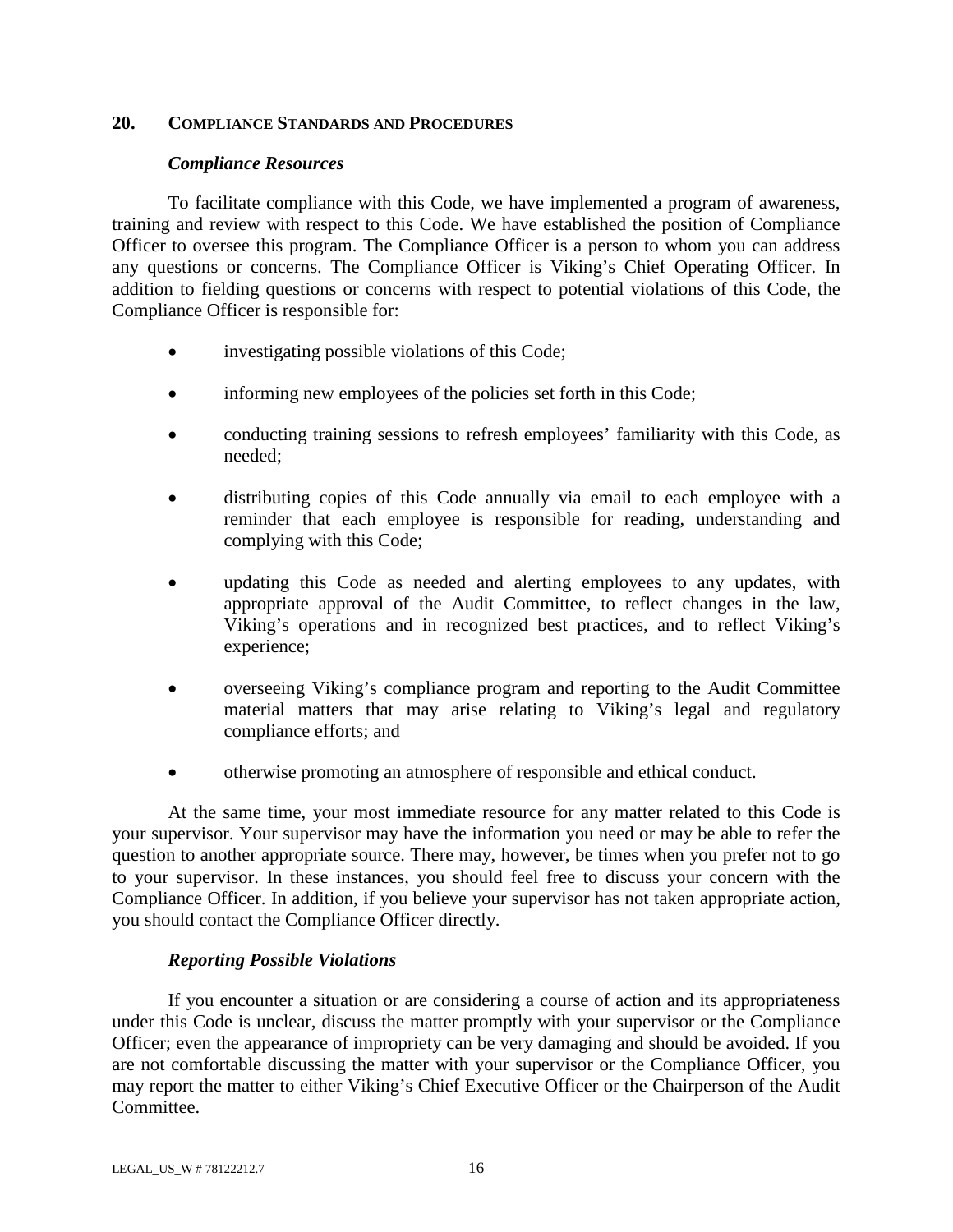Furthermore, any employee who becomes aware of any existing or potential violation of this Code or any law, rule or regulation or Viking policy has an obligation to immediately report his or her complaint or concern using the following reporting procedures:

*Accounting and Auditing-Related Complaints:* Complaints or concerns relating specifically to accounting, accounting controls or auditing matter should be made according to Viking's "Open Door" Reporting and Non-Retaliation Policy Regarding Accounting and Auditing Matters, which is available at https://vikingtherapeutics.sharepoint.com;

*Discrimination/Harassment-Related Complaints:* Complaints or concerns relating specifically to matters arising under Section 9 above ("Treatment with Fairness and Respect") or under Viking's Policy Against Discrimination, Harassment and Retaliation should be made according to the procedures set forth in such Policy, which is available in the Employee Handbook, which includes by using the compliance hotline described in the Employee Handbook.

*Other:* Any other complaint or concern related to an existing or potential violation of this Code or any law, rule or regulation or Viking Policy should be made by notifying the employee's supervisor, the Compliance Officer, the Chairperson of the N&CG Committee.

*By mail to the Compliance Officer:* 

Viking Therapeutics, Inc. 11119 North Torrey Pines Road, Suite 50 San Diego, CA 92037 Attention: Compliance Officer

*By email to the Compliance Officer:*

mdinerman@vikingtherapeutics.com

*By mail to the N&CG Chairperson:* 

Viking Therapeutics, Inc. 11119 North Torrey Pines Road, Suite 50 San Diego, CA 92037 Attention: Nominating & Corporate Governance Committee Chairperson

All concerns will be taken seriously by Viking and, when appropriate, Viking will fully investigate each allegation. Employees are expected to cooperate fully with internal investigations of wrongdoing or misconduct, and failure to cooperate fully with any such investigations will lead to disciplinary action, up to and including termination of employment relationship or removal from our Board of Directors. Any person involved in any investigation in any capacity of a possible misconduct must not discuss or disclose any information to anyone outside of the investigation unless required by law or when seeking his or her own legal advice, and is expected to cooperate fully in any investigation.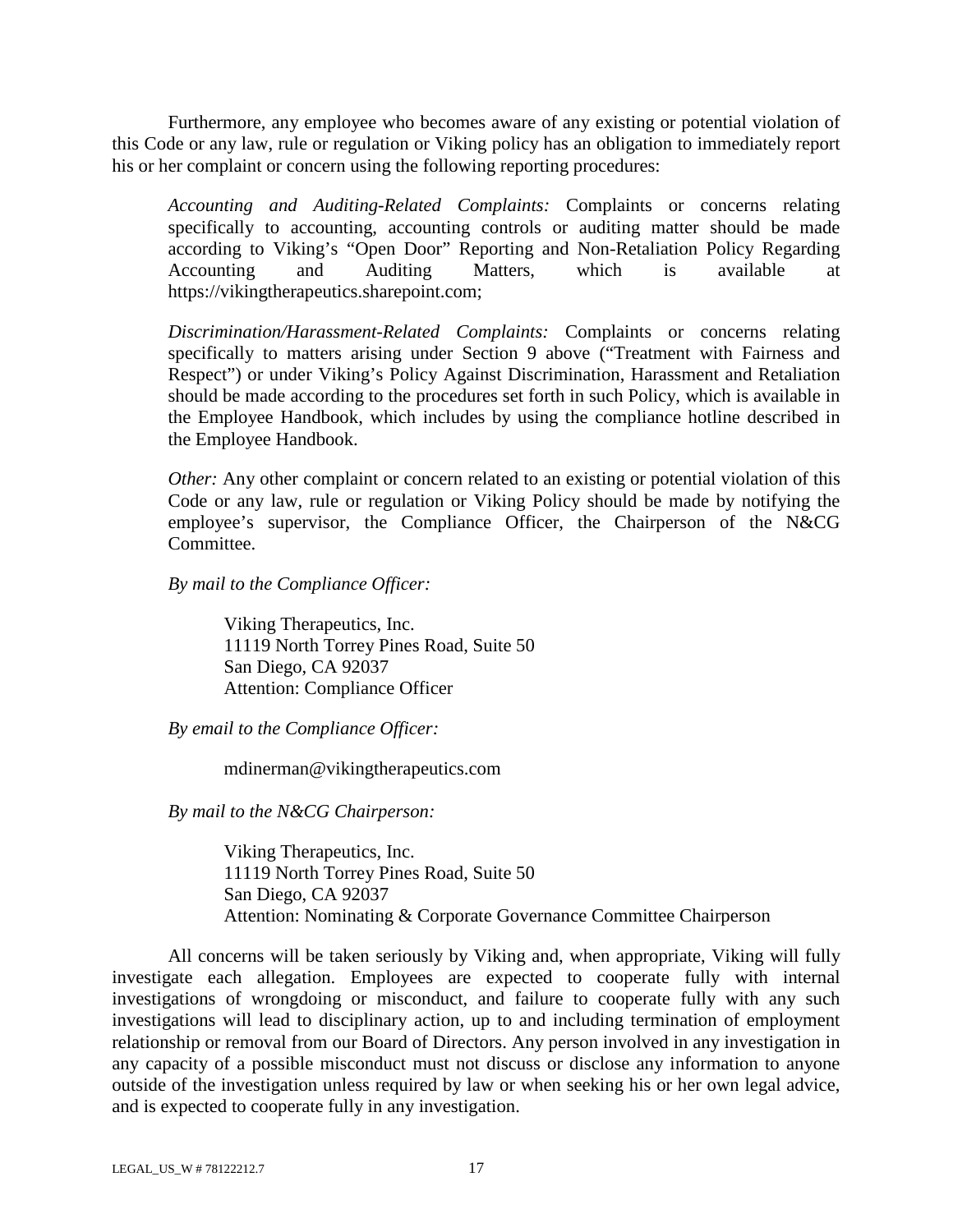**Viking will not tolerate any retaliation against any employee for raising, in good faith, a possible violation of this Code or of a law, rule or regulation. Retaliation for reporting a federal offense is illegal under federal law. Any person who participates in retaliatory conduct will be subject to disciplinary action up to and including termination of employment relationship or removal from our Board of Directors. Misusing this Code by knowingly or recklessly providing false information to Viking may also result in appropriate disciplinary action**.

Every employee who *receives* a complaint or a report alleging or regarding an actual or potential violation of this Code or of a law, rule or regulation or Viking policy has, without exception, the responsibility to immediately communicate such complaint to the Compliance Officer or otherwise in accordance with this Code, except for Accounting and Auditing-Related Complaints or Discrimination/Harassment-Related Complaints, which should be made pursuant to the reporting procedures set forth immediately above, in this Section 20.

#### *Note regarding Questionable Accounting, Internal Control or Auditing Matters*

Viking's policy is to comply fully with all applicable financial reporting and accounting regulations. If any employee has unresolved concerns or complaints regarding questionable accounting, internal control or auditing matters concerning Viking, such person is encouraged to submit such concerns or complaints in accordance with Viking's "Open Door" Reporting and Non-Retaliation Policy.

#### **21. ADMINISTRATION AND IMPLEMENTATION**

The Audit Committee will help ensure this Code is properly administered. The Compliance Officer is responsible for the implementation of this Code.

## **22. WEBSITE DISCLOSURE**

This Code, as may be amended from time to time, shall be posted on Viking's website. We will state in our annual proxy statement that this Code is available on our website and provide the website address.

#### **23. ADDITIONAL INFORMATION**

Nothing in this Code creates or implies an employment contract or term of employment. Employment at Viking is employment at-will unless otherwise expressly provided in an employment contract signed by the employee and the Company's Chief Executive Officer (or another authorized officer of the Company). Employment at-will may be terminated with or without cause and with or without notice at any time by the employee or Viking. Nothing in this Code shall limit the right to terminate employment at-will. No one other than Viking's Chief Executive Officer is authorized to change this at-will employment relationship, or to enter into an agreement to employ employees for a specified period of time. If Viking's Chief Executive Officer makes this kind of different agreement with an employee, it will not be effective unless it is in writing, clearly states that the at-will employment relationship is changed, and is signed by the employee and Viking's Chief Executive Officer.